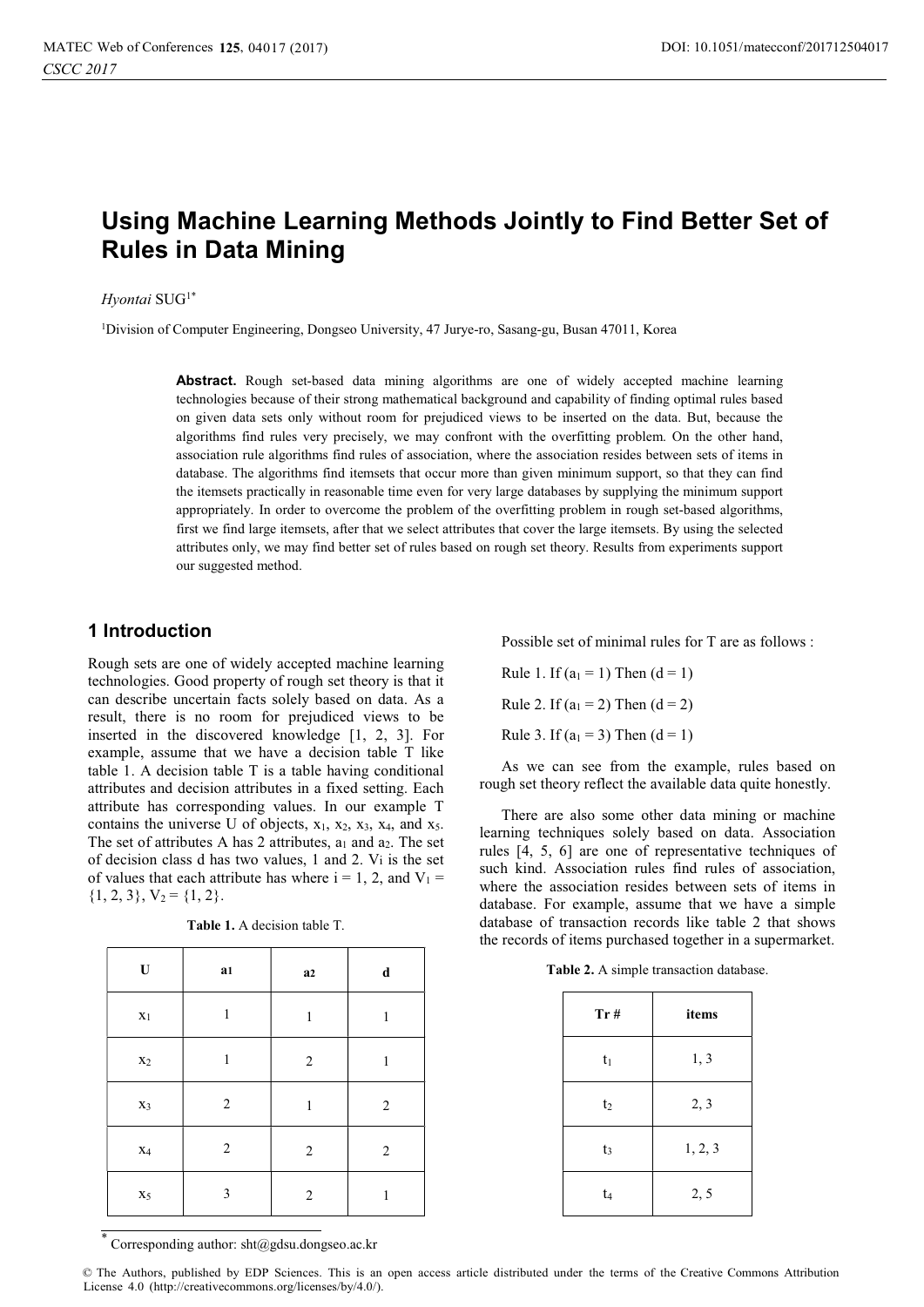If minimum support that represents how many times an itemset occurs in a transaction record is two, the large itemset of length one can be found as in table 3. Itemset means the set of items that occur in the same records, and large itemset means that the itemset that occurs at least over given minimum support.

Table 3. Large itemset of length one.

| itemset | support |
|---------|---------|
| $\{1\}$ | 2       |
| ${2}$   | 3       |
| ${3}$   | 3       |

Table 4 shows large itemset of length two.

Table 4. Large itemset of length two.

| itemset    | support |
|------------|---------|
| $\{2, 3\}$ |         |

There are no large itemset of length three, so we can stop the iteration. From the found large itemsets, we may generate association rules like; if item 2 has been purchased, then item 3 will be purchased also with the confidence of 67%, and if item 3 has been purchased, then item 2 will be purchased also with the confidence of 67%. As we see from the example, association rule algorithms find itemsets that occur more than given minimum support. This fact allows the algorithms to find the itemsets practically even for very large databases by supplying the minimum support appropriately.

## 2 Method and experiment

Because rough set theory-based algorithms find rules very thoroughly, it may confront with the overfitting problem. Overfitting training data set is a very wellknown problem [7]. Overfitting in machine learning algorithms occurs, because a training data set usually does not cover data space fully. For example, assume that we have a data set that has 10 attributes and each attribute can have 10 discrete values. So the possible data space is  $10^{10} = 10,000,000,000$ . If we have one instance for each data point in the 10 dimensional data space, we have 10 billion objects. Assuming each object occupies four bytes, the size becomes 40GB. As we see from this even simple example, the training data from real world usually occupy very small portion of their data space.

Therefore, if we apply the rough set-based rule discovery method directly to real world data sets, we may not get such good results as we expected, especially

the size of data set is small compared to the domain of the data set, and the data set values are very specific for some attributes values. In other words, the data values are subdivided very much. In order to prove our assertion we'll perform an experiment with a real world data set. For our experiment, a data set called 'zoo' from UCI machine learning depository [8] is used. Zoo data has 17 conditional attributes and one decision attribute. The decision attribute has 7 different class values which classify animals in a zoo. The total number of instances is 101. Table 5 shows the meaning of each attribute.

Table 5. The attributes of data set 'zoo'.

| No. | attribute       | domain                       |
|-----|-----------------|------------------------------|
| 1   | Animal<br>name  | Unique for<br>each instance  |
| 2   | Hair            | Boolean                      |
| 3   | Feathers        | Boolean                      |
| 4   | Eggs            | Boolean                      |
| 5   | Milk            | Boolean                      |
| 6   | Airbone         | Boolean                      |
| 7   | Aquatic         | Boolean                      |
| 8   | Predator        | Boolean                      |
| 9   | Toothed         | Boolean                      |
| 10  | Backbone        | Boolean                      |
| 11  | <b>Breathes</b> | Boolean                      |
| 12  | Venemous        | Boolean                      |
| 13  | Fins            | Boolean                      |
| 14  | Legs            | Numeric (0, 2,<br>4, 5, 6, 8 |
| 15  | Tail            | Boolean                      |
| 16  | Domestic        | Boolean                      |
| 17  | Catsize         | Boolean                      |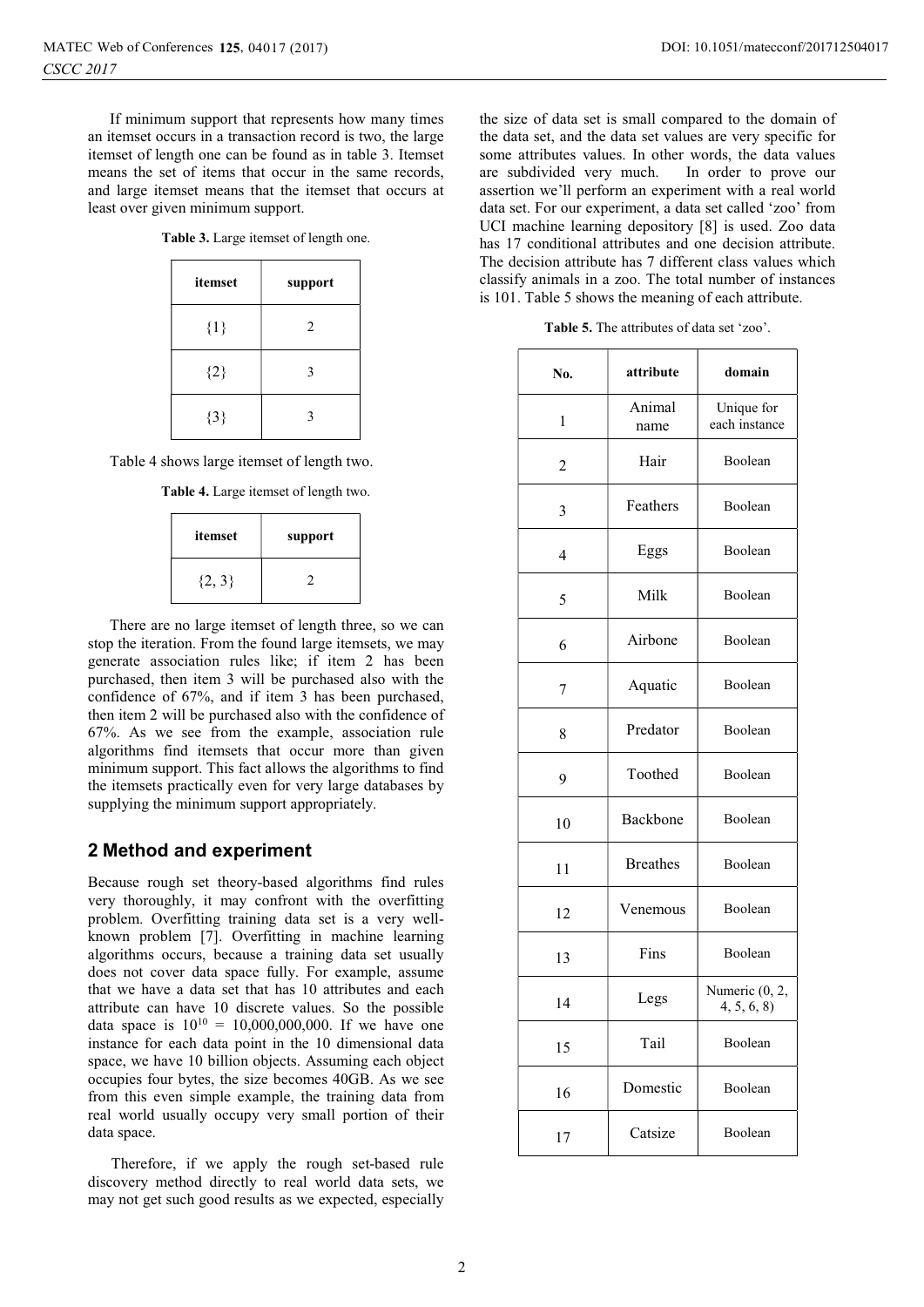In order to generate rough set-based rules for the data set MODLEM [9] algorithm was used, and test was based on 10-fold cross validation. MODLEM is a standard method that can find rules based on rough set theory.

MODLEM generated 7 rules with the accuracy of 42.6% as follows:

Rule 1. If milk in  $\{1\}$  Then class = 1 (41/41, 100%)

Rule 2. If name in {chicken, crow, dove, duck, flamingo, gull, hawk, kiwi, lark, ostrich, parakeet, penguin, pheasant, rhea, skimmer, skua, sparrow, swan, vulture, wren} Then class = 2 (20/20, 100%)

Rule 3. If name in {pitviper, seasnake, slowworm, tortoise, tuatara} Then class =  $3 \quad (5/5, 100\%)$ 

Rule 4. If name in {bass, carp, catfish, chub, dogfish, haddock, herring, pike, piranha, seahorse, sole, stingray, tuna} Then class = 4 ( $13/13$ , 100%)

Rule 5. If name in {frog, newt, toad} Then class =  $5$  $(4/4, 100\%)$ 

Rule 6. If name in {flea, gnat, honeybee, housefly, ladybird, moth, termite, wasp} Then class =  $6$  (8/8, 100%)

Rule 7. If name in {clam, crab, crayfish, lobster, octopus, scorpion, seawasp, slug, starfish, worm} Then class =  $7$ (10/10, 100%)

The percentage in parentheses shows the confidence of the rule, and the fraction represents the number of classified instances over the number instances having the same condition part. As we see in the rules, rough setbased method found rules precisely and rules are very accurate. But, the test result is not good.

Even though MODLEN can handle continuous values, because association rule algorithms cannot deal with continuous values, discretization method by Fayyad et al. [11] was applied for later application of the association rule algorithms. MODLEM generated the same 7 rules and with the same accuracy for the discretized data also like the original data set.

In order to find association rules class association rule algorithm [11] was used, because the data set has several conditional attributes and a decision attribute. Table 6 shows the large itemsets when minimum support is 10.

| itemset                                                                                                                                                         | support |
|-----------------------------------------------------------------------------------------------------------------------------------------------------------------|---------|
| hair=1 feather=0 eggs=0 milk=1<br>airborne=0 aquatic=0 predator=1<br>toothed=1 backbone=1 breathes=1<br>venomous=0 fins=0 $legs=(3-4.5)$<br>$tail=1$ domestic=0 | 12      |

| hair=1 feather=0 eggs=0 milk=1<br>$airborne=0$ aquatic=0 predator=1<br>toothed=1 backbone=1 breathes=1<br>venomous=0 fins=0 $legs=(3-4.5)$<br>$tail=1$ catsize=1         | 11 |
|--------------------------------------------------------------------------------------------------------------------------------------------------------------------------|----|
| hair=1 feather=0 eggs=0 milk=1<br>$airborne=0$ aquatic=0 predator=1<br>toothed=1 backbone=1 breathes=1<br>venomous=0 fins=0 $legs=(3-4.5)$<br>domestic=0 catsize=1       | 12 |
| hair=1 feather=0 eggs=0 milk=1<br>airborne=0 aquatic=0 toothed=1<br>backbone=1 breathes=1<br>venomous=0 fins=0 $legs=(3-4.5)$<br>$tail=1$ domestic=0 catsize=1           | 16 |
| hair=1 feather=0 eggs=0 milk=1<br>airborne=0 predator=1<br>toothed=1 backbone=1<br>$breakes=1$ venomous=0 fins=0<br>$legs=[(3-4.5]$ ' tail=1 domestic=0<br>$\ncatsize=1$ | 11 |

According to the large itemsets in table 6, the collection of items in the found large itemsets is { hair, Feather, eggs, milk, airborne, aquatic, toothed, backbone. breathes, venomous, fins, legs, tail, catsize}. MODLEM algorithm was applied using these attributes only to see the effect of attribute selection. Eight rules with the accuracy of 96.0% were generated as follows:

Rule 1. If milk in  $\{1\}$  Then class = 1 (41/41, 100%)

Rule 2. If feather in  $\{1\}$  Then class = 2 (20/20, 100%)

Rule 3. If toothed in {1} AND fins in {0} AND legs in  ${\binom{1}{3}, 60\%}$ 

Rule 4. If legs in  $\{(3-4.5]'\}$  AND hair in  $\{0\}$  AND aquatic in  $\{0\}$  Then class = 3 (2/2, 40%)

Rule 5. If fins in  $\{1\}$  AND eggs in  $\{1\}$  Then class = 4 (13/13, 100%)

Rule 6. If aquatic in  $\{1\}$  AND legs in  $\{(3-4.5]^\dagger\}$  AND hair in  $\{0\}$  AND toothed in  $\{1\}$  Then class = 5 (4/4, 100%)

Rule 7. If legs in  $\{(4.5\text{-inf})'\}\$  AND aquatic in  $\{0\}\$  AND eggs in  $\{1\}$  Then class = 6 (8/8, 100%)

Rule 8. If backbone in  $\{0\}$  AND airborne in  $\{0\}$  Then class = 7  $(10/12, 100\%)$ 

Comparing the previous two results from the original data set and the modified data set by selecting the 15 attributes only, we doubt that the attribute 'name' might have negative effect for accuracy, because the attribute occurs very often in the rule set from the original data set. After omitting 'name' attribute, and we ran MODLEM again, resulting in 10 rules with accuracy of 94.1% as follows:

Rule 1.If milk in  $\{1\}$  Then class = 1 (41/41, 100%)

Rule 2. If feather in  ${1}$  Then class = 2 (20/20, 100%)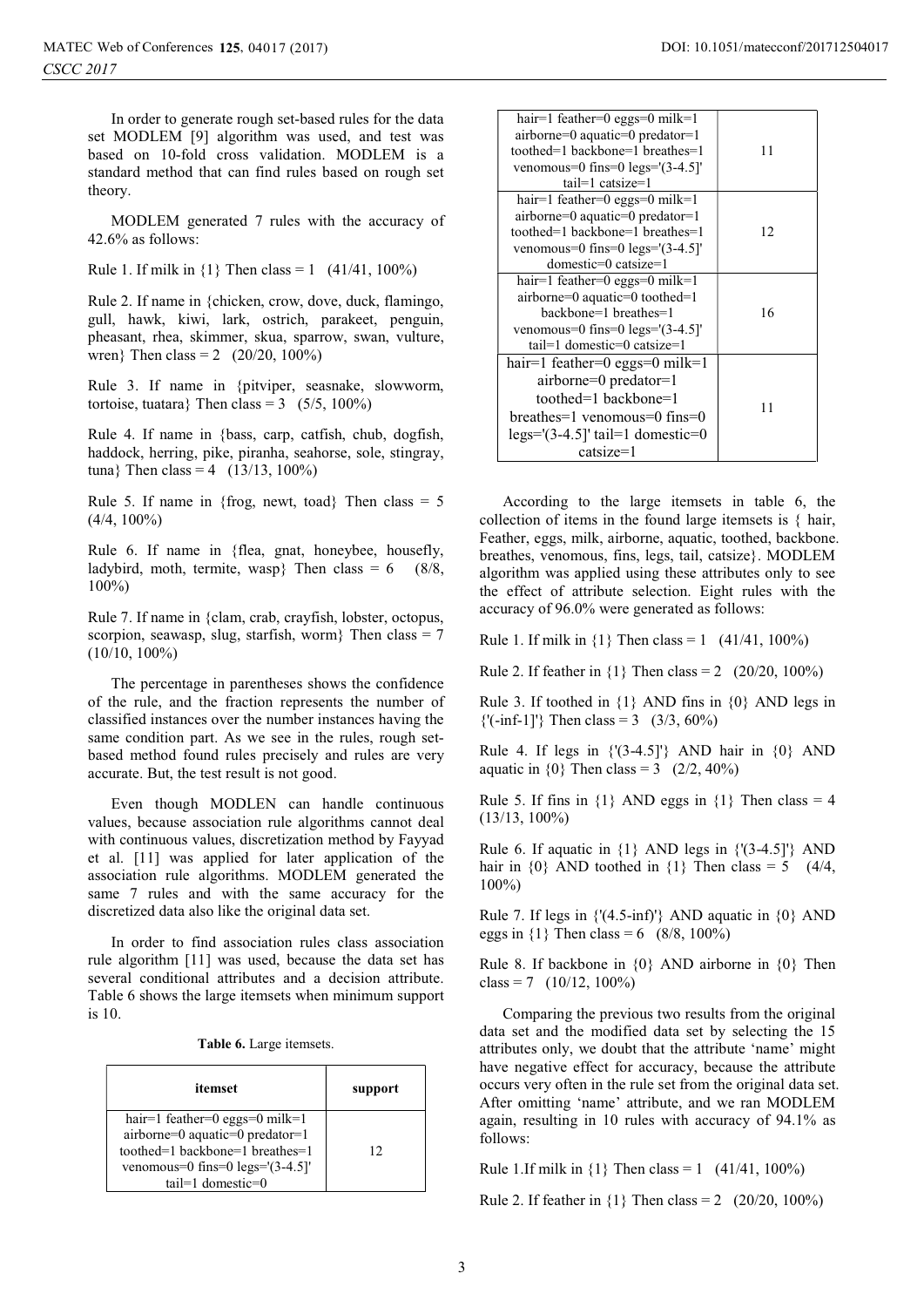Rule 3. If toothed in {1} AND fins in {0} AND legs in  ${\binom{1}{3}, 60\%}$ 

Rule 4. If legs in  $\{(3-4.5]^\dagger\}$  AND hair in  $\{0\}$  AND aquatic in  $\{0\}$  Then class = 3 (2/2, 40%)

Rule 5. If fins in  $\{1\}$  AND eggs in  $\{1\}$  Then class = 4 (13/13, 100%)

Rule 6. If aquatic in  $\{1\}$  AND legs in  $\{(3-4.5]^\prime\}$  AND hair in  $\{0\}$  AND toothed in  $\{1\}$  Then class = 5 (4/4, 100%)

Rule 7. If legs in  $\{(4.5\text{-}inf)'\}$  AND predator in  $\{0\}$  Then class = 6  $(7/7, 87.5%)$ 

Rule 8. If legs in  $\{(4.5\text{-inf})'\}$  AND airborne in  $\{1\}$  Then class = 6  $(6/6, 75%)$ 

Rule 9. If backbone in {0} AND airborne in {0} AND predator in  $\{1\}$  Then class = 7 (8/8, 80%)

Rule 10. If backbone in  $\{0\}$  AND legs in  $\{'(-inf-1]'\}$ Then class = 7  $(4/4, 40\%)$ 

When we removed attribute 'predator' only that is the other attribute not having been selected, MODLEM generated the same result with the original data discretized and un-discretized as well. The above experiments prove that our assertion is true and show the property of overfitting in rough set theory-based rule generation method.

One more experiment after eliminating the two attributes, 'name' and 'predator' in the original data set without discretization was performed, and we found similar result with accuracy of 96.0% by MODLEM, and the found 8 rules have slight different shape with the one after discretization as follows:

Rule 1. If milk in  $\{1\}$  Then class = 1 (41/41, 100%)

Rule 2. If feather in  $\{1\}$  Then class = 2 (20/20, 100%) Rule 3. If toothed in  $\{1\}$  AND fins in  $\{0\}$  AND legs <

1Then class = 3  $(3/3, 60\%)$ Rule 4. If legs  $>= 3$  AND tail in  $\{1\}$  AND eggs in  $\{1\}$ AND aquatic in  $\{0\}$  Then class = 3 (2/2, 40%)

Rule 5. If fins in  $\{1\}$  AND eggs in  $\{1\}$  Then class = 4 (13/13, 100%)

Rule 6. If aquatic in  ${1}$  AND legs  $>=$  3 AND toothed in  ${1}$  AND hair in  ${0}$  Then class = 5 (4/4, 100%)

Rule 7. If legs  $>= 5.5$  AND aquatic in  $\{0\}$  AND eggs in  ${1}$  Then class = 6 (8/8, 100%)

Rule 8. If backbone in {0} AND airborne in {0} Then class = 7  $(10/12, 100\%)$ 

Our method is also effective for a representative rule learner like RIPPER [12] as we can see in table 17. The experiment was also based on 10-fold cross validation

Table 7. The result of RIPPER.

| Data set | Accuracy<br>$\frac{9}{0}$ | <b>Number</b><br>of rules |
|----------|---------------------------|---------------------------|
|----------|---------------------------|---------------------------|

| The original                                                           | 88 1 |  |
|------------------------------------------------------------------------|------|--|
| Data set whose 'name' and<br>'predator' attribute have<br>been removed | 91.1 |  |

Table 8 summarizes all the previous experiments using MODLEM for the data set.

| Table 8. The summary of the experiments with rough set |  |
|--------------------------------------------------------|--|
| algorithm.                                             |  |

|                                      | Data set                                                               | Accuracy<br>$(\%)$ | <b>Number</b><br>of rules |
|--------------------------------------|------------------------------------------------------------------------|--------------------|---------------------------|
| N <sub>0</sub><br>discreti<br>zation | The original                                                           | 42.6               | 7                         |
|                                      | Data set whose 'name'<br>and 'predator' attribute<br>have been removed | 96.0               | 8                         |
|                                      | The original                                                           | 42.6               |                           |
| With<br>discreti<br>zation           | Data set whose<br>'predator' attribute have<br>been removed            | 42.6               |                           |
|                                      | Data set whose<br>'name' attribute have<br>been removed                | 94.1               | 10                        |
|                                      | Data set whose 'name'<br>and 'predator' attribute<br>have been removed | 96.0               | 8                         |

## 3 Conclusions

Rough sets are one of widely accepted machine learning technologies because of their strong mathematical background and capability of finding optimal rules based on given data sets. Good property of rough set theory is that it can describe uncertain facts solely based on data. As a result, there is no room for prejudiced views to be inserted in the found knowledge from the data. But, because rough set theory-based algorithms find rules very thoroughly, it may confront with the overfitting problem. Overfitting may occur because the theory find rules very precisely, but, on the other hand, it is not easy to find a training data set that covers its data space fully, even for big data.

On the other hand, association rules find rules of association, where the association resides between sets of items in database. Association rule algorithms find itemsets that occur more than given minimum support. The algorithms can find the itemsets practically in reasonable time even for very large databases by supplying the minimum support appropriately.

In order to overcome the problem of overfitting problem in rough set theory-based algorithms, we find large itemsets using class association rule algorithm, then we select attributes that cover the large itemsets. By using the selected attributes only, we may find better set of rules in accuracy. Various experiments have been